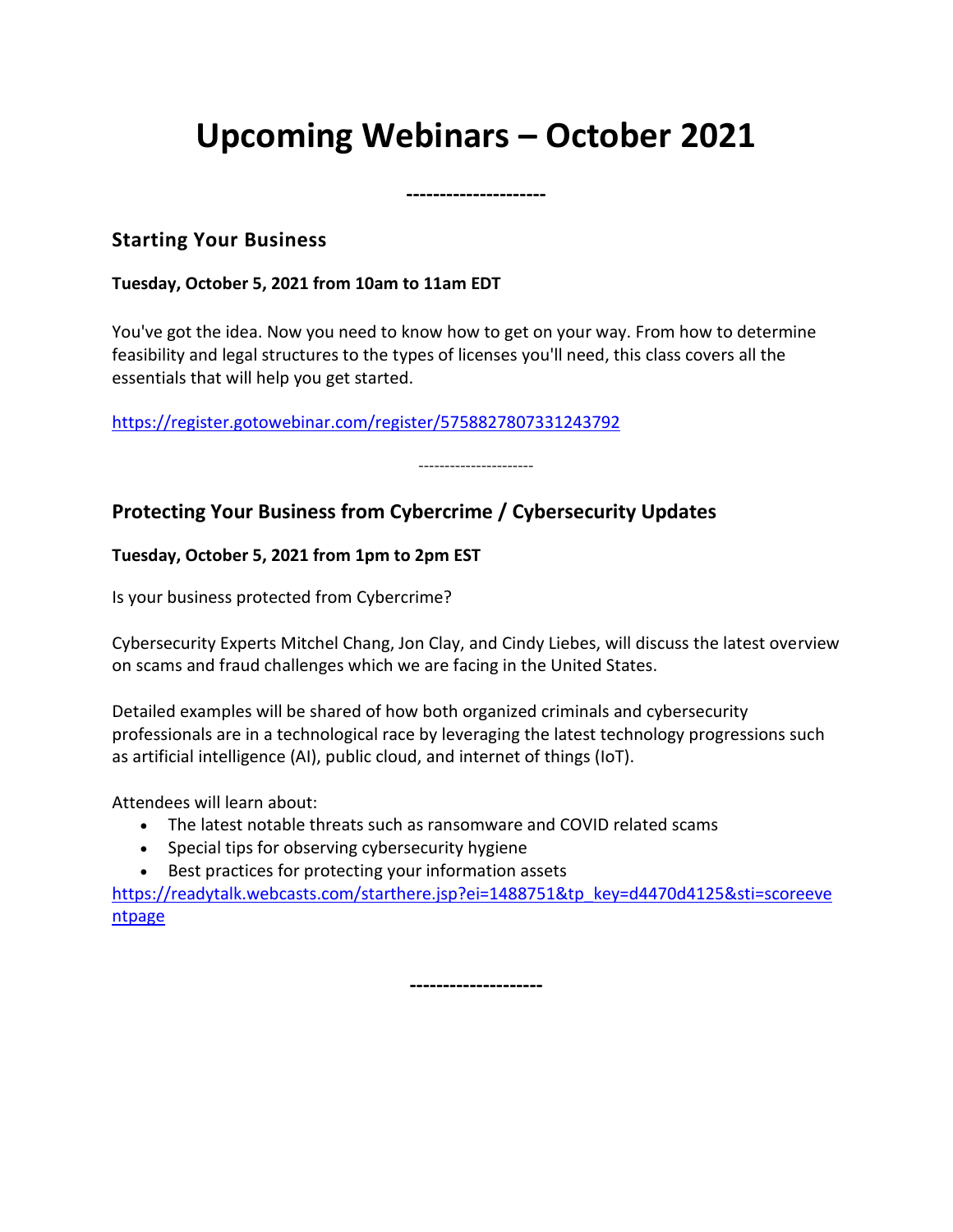# **Government Contracting: Overview**

#### **Wednesday, October 6, 2021 from 9am to 12pm EDT**

Federal, State, and Local Government procurement is the largest target market in the world. The question is usually not "Does the government buy what you are selling?"...it is more "Can you be competitive enough and relentless enough to position your business to win government contracts?". If you think you can be competitive, then government contracting may be a good growth opportunity for your business. The "Government Contracting Overview" seminar, presented by the Florida PTAC at UCF in partnership with the Florida SBDC at UCF, is designed for established small business owners with some commercial momentum that are curious about government contracting, as well as business owners that may already be involved in government contracting

**-----------------**

<https://register.gotowebinar.com/register/768767952433014539>

### **Marketing for Business Success**

#### **Thursday, October 14, 2021 from 10am to 12pm EST**

A webinar providing an overview of the marketing process for small business, as well as a close look at all elements of a marketing plan. Marketing is the driver of revenue growth and an imperative for small business success. Topics include the traditional four "P's" of marketing – Product, Place, Promotion, and Price – as well as three new "P's" with special application to small businesses – Positioning, People, and Planning.

#### <https://clients.floridasbdc.org/reg.aspx?mode=event&event=500410025>

**-----------------**

# **Generating Sales Opportunities via Text Message Marketing**

#### **Thursday October 14, 2021 from 1pm to 2pm EDT**

Are you interested in enrolling more business through texting?

In the US, almost everyone receives or sends a text message every day, and 90% of text messages are read within 3 minutes of being received.

The average text message response time is 90 seconds, vs 90 minutes for email. Our B2B and B2C clients have received on average 43x and 67x return from text message marketing, respectively.

Whether you're texting via Google Voice or Zipwhip, or if you're still evaluating how to do text marketing, Eversprint's training will give you great ideas that you can implement today.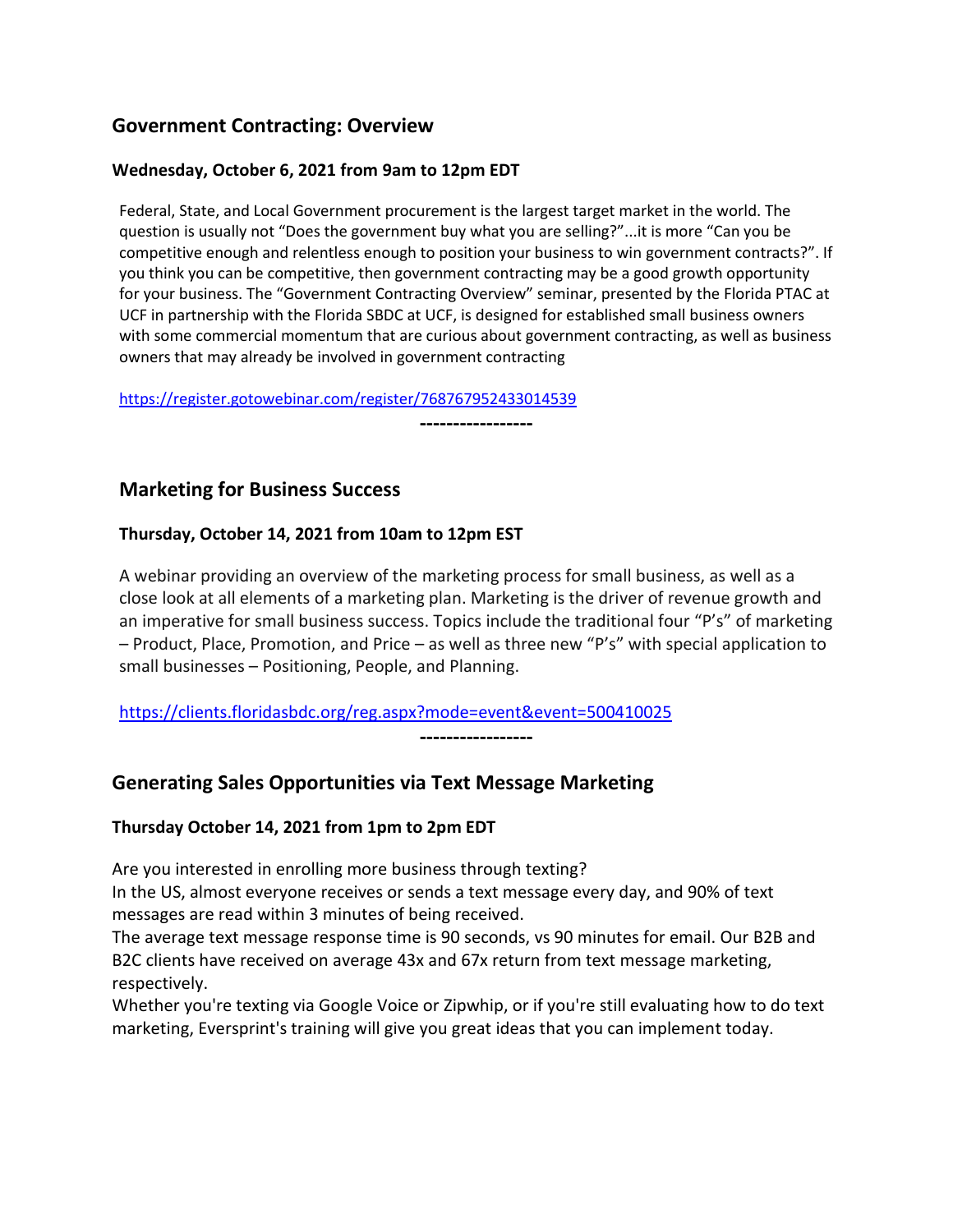You'll learn how to execute your own text message marketing campaigns through the strategies, tactics, and technology that have been successful in delivering 207 sales appointments to 21 businesses, where 69 closed into \$2.6m of new business. [https://readytalk.webcasts.com/starthere.jsp?ei=1488235&tp\\_key=d87d5dcc92&sti=scoreeven](https://readytalk.webcasts.com/starthere.jsp?ei=1488235&tp_key=d87d5dcc92&sti=scoreeventpage) [tpage](https://readytalk.webcasts.com/starthere.jsp?ei=1488235&tp_key=d87d5dcc92&sti=scoreeventpage)

**------------------**

# **Financing Your Business**

#### **Thursday, October 21, 2021 from 10am to 11am EDT**

Are you looking for money for your business? Are you considering a SBA loan? This seminar will help you zero in on the right funding choices for your business and avoid money scams. Our financing veteran will educate you on how to ask for a loan, get prepared for the bank and where to find money in a tight-fisted economy. You'll explore:

- SBA loans: when, where and how to apply
- How to plan your financing request to banks
- Which banks are making loan
- Angel investors and venture capitalists
- Six Cs of credit and how credit scores affect your business
- The fundamentals of royalties, licensing and supplier credit
- Busting the myths about small business grants

<https://register.gotowebinar.com/register/7815473103179419920>

**-----------------**

# **Starting an E-Commerce Business from Scratch on Shopify**

#### **Thursday, October 21, 2021 from 1pm to 2pm EDT**

Let's get started on your business! Whether you are just starting off, or looking to get started, this webinar is for you.

Join E-Commerce Expert, Steve Kesselring, who will cover tips and tricks for building your business on the Shopify platform.

Steve will discuss some of his favorite and most helpful topics, including:

- Sourcing
- Brand building
- And of course, getting started building your eCommerce store

[https://readytalk.webcasts.com/starthere.jsp?ei=1488244&tp\\_key=ab524ea5a3&sti=scoreeven](https://readytalk.webcasts.com/starthere.jsp?ei=1488244&tp_key=ab524ea5a3&sti=scoreeventpage) [tpage](https://readytalk.webcasts.com/starthere.jsp?ei=1488244&tp_key=ab524ea5a3&sti=scoreeventpage)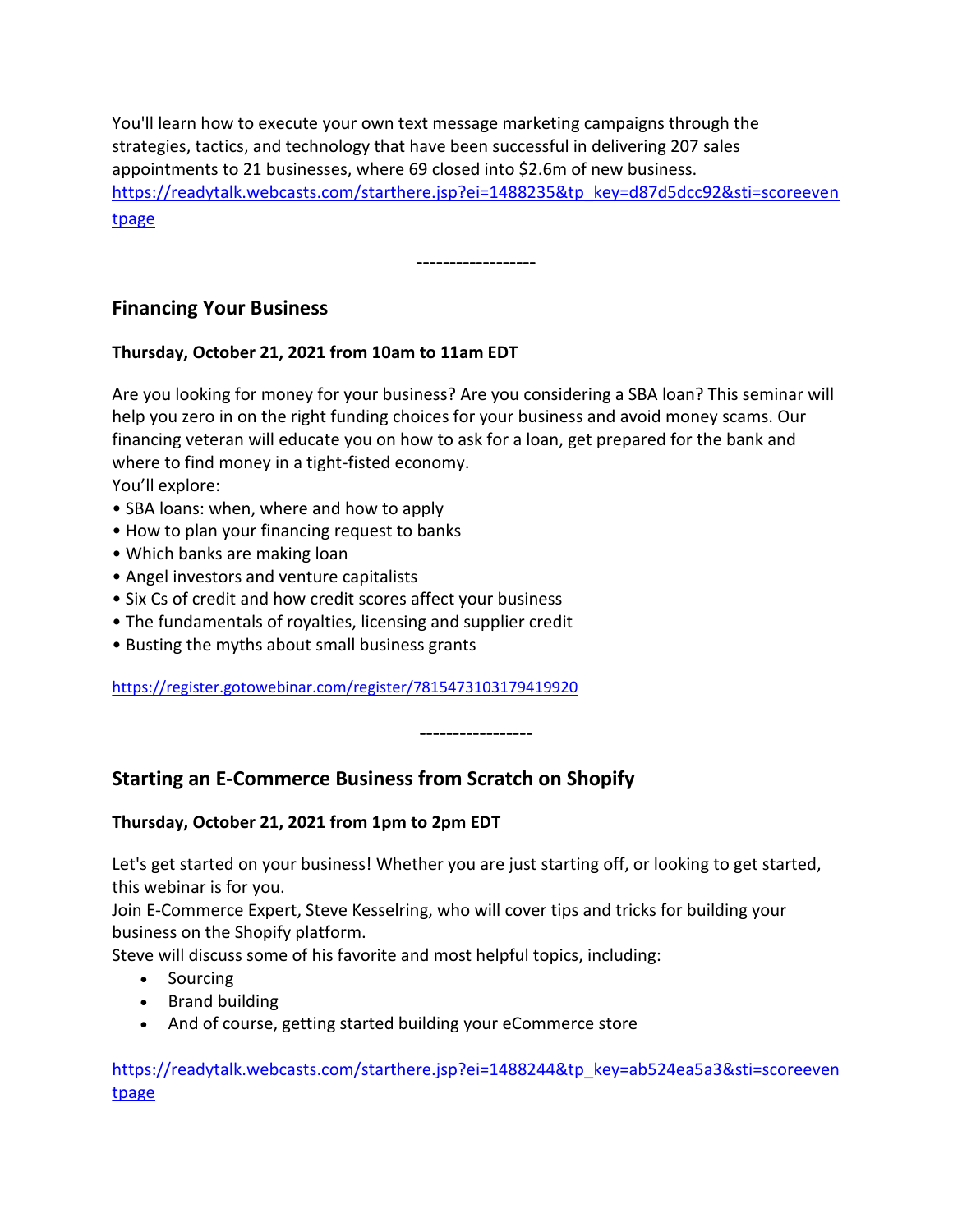# **Subcontracting & Teaming**

#### **Tuesday, October 26, 2021 from 10am to 11am EDT**

For many small businesses, entry into government contracting will or should begin as a subcontractor. This webinar will provide the small business owner with an understanding of the overall subcontracting process, including the format for a Subcontract and Teaming agreement, how to protect your company during the relationship and the overall benefits of subcontracting. This seminar will also provide the suggested rules of engagement and the contractual relationship between prime contractor, subcontractor and the government.

**-----------------**

<https://register.gotowebinar.com/register/7512463091727156496>

Announcing **Ascent for Women** - A free online learning platform from the SBA for women interested in starting or growing their small businesses. Ascent is the first-of-its-kind online resource specifically designed to help the nearly 10 million American women entrepreneurs.

----------------------

**--------------**

**[https://ascent.sba.gov](https://ascent.sba.gov/)**



# **Market Research**

You have a great product or service, but who are your customers and how can you reach them? Take SBA's FREE online course for an overview of how to identify your customers and how to market to them.

[Launch the course](https://gcc01.safelinks.protection.outlook.com/?url=http%3A%2F%2Flinks.govdelivery.com%3A80%2Ftrack%3Ftype%3Dclick%26enid%3DZWFzPTEmbXNpZD0mYXVpZD0mbWFpbGluZ2lkPTIwMTkwNjIzLjcyODQzNTEmbWVzc2FnZWlkPU1EQi1QUkQtQlVMLTIwMTkwNjIzLjcyODQzNTEmZGF0YWJhc2VpZD0xMDAxJnNlcmlhbD0xNzE4ODYxMSZlbWFpbGlkPWxlb24ua295YW1hQHNiYS5nb3YmdXNlcmlkPWxlb24ua295YW1hQHNiYS5nb3YmdGFyZ2V0aWQ9JmZsPSZtdmlkPSZleHRyYT0mJiY%3D%26%26%26104%26%26%26https%3A%2F%2Fwww.sba.gov%2Fcourse%2Fmarket-research%2F%3Futm_medium%3Demail%26utm_source%3Dgovdelivery&data=02%7C01%7Cleon.koyama%40sba.gov%7C92abe79277314e8f3ef108d6f7e220d4%7C3c89fd8a7f684667aa1541ebf2208961%7C1%7C0%7C636968947920384749&sdata=mGRQC9EW3cGZGVsV8oLV2nXpGghafSHfI7Fxnrv8pTI%3D&reserved=0)